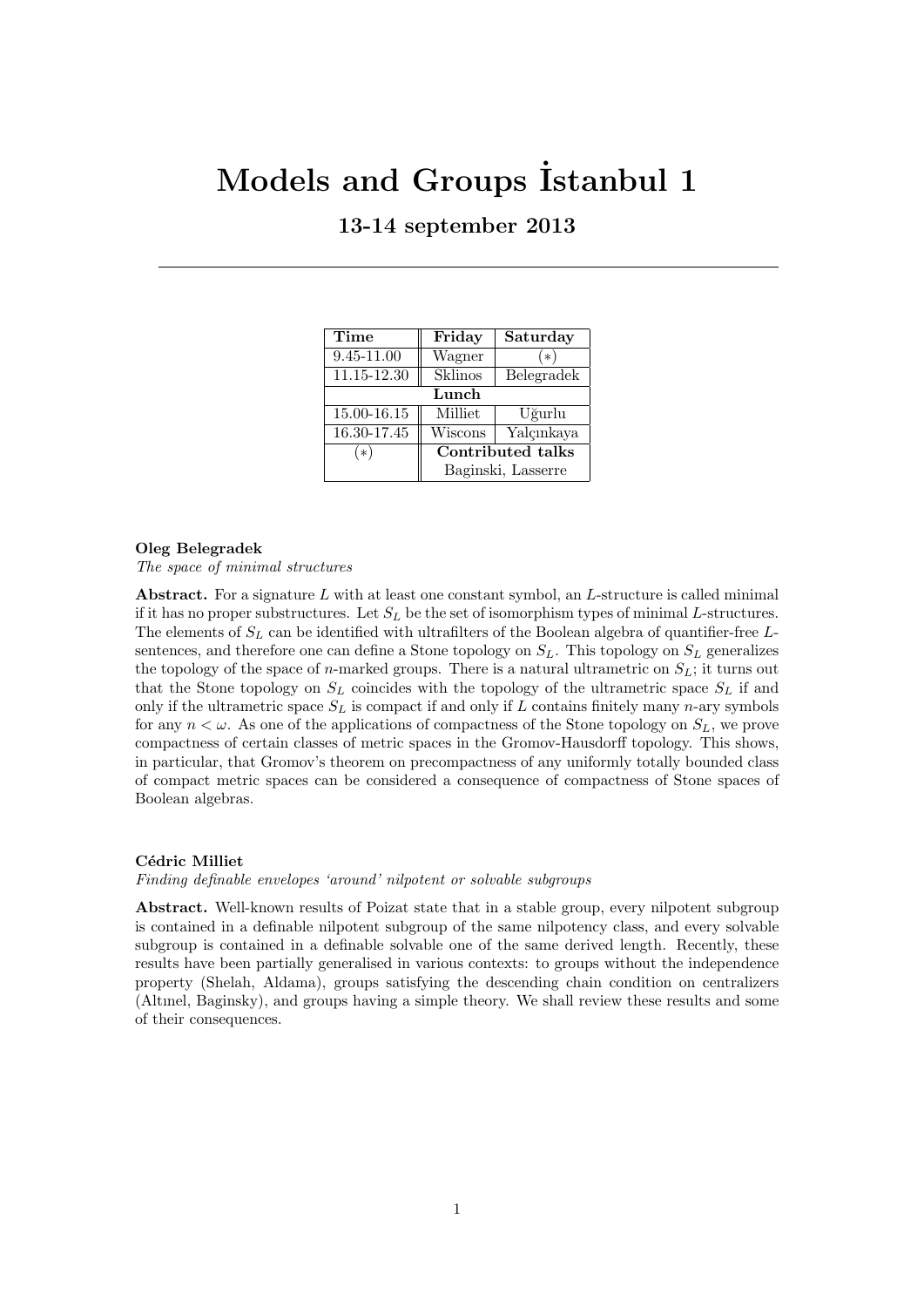#### **Rizos Sklinos**

*On the superstable part of the free group*

Abstract. The proof of the stability of the first-order theory of non-abelian free groups (by Sela) renewed the model theoretic interest in this "natural" theory. Although it was known (by work of Poizat) that non abelian free group are not superstable, it is still interesting to recover the superstable part of their theory. By this we mean to characterize the formulas over a non abelian free group for which the  $R^\infty$ -rank (Shelah-rank) is defined.

On this line of thought, it is quite suggestive that in Sela's work certain formulas called "minimal rank" (with no connection to any model theoretic rank) served as toy examples and all terminating procedures are far easier to prove than in the general case. If a formula  $\phi$  is "minimal" rank", then  $\phi(F) = \phi(F_\omega)$ , i.e. the formula does not gain an element in higher rank free groups.

We try to philosophically explain the above phenomenon by conjecturing: a formula  $\phi$  over  $\ddot{F}$ is superstable if and only if  $\phi(F) = \phi(F_\omega)$ . In this talk we will prove one direction of the above conjecture i.e. a formula is superstable only if  $\phi(F) = \phi(F_\omega)$ , and give some supporting evidence for the other direction.

This is a joint work with C. Perin.

#### **Pınar U˘gurlu**

*Linear Pseudofinite Groups*

Abstract. Pseudofinite groups are infinite models of the theory of finite groups. Simple ones are classified by John S. Wilson as (twisted) Chevalley groups over pseudofinite fields (CFSG is used). It can be observed that Wilson's proof can be used to classify non-abelian definably simple pseudofinite groups of finite centralizer dimension, in particular the linear ones. We will see the connection of this result to Larsen-Pink Theorem which roughly says that large finite simple groups of matrices are Chevalley groups over finite fields. We will also talk about the ongoing project (suggested by Alexandre Borovik) of eliminating the CFSG from our classification result which leads us to a possible 2-Sylow theory for some pseudofinite groups. However, we will also present an example of a linear pseudofinite group (over a characteristic zero field) with non-conjugate Sylow 2-subgroups.

#### **Frank Wagner**

#### *The right angle on orthogonal sets*

**Abstract.** Two sets *X* and *Y* are orthogonal if every definable subset of  $X \times Y$  is a finite union of rectangles  $A \times B$  with  $A \subseteq X$  and  $B \subseteq Y$ . I shall study groups definable in the product  $X \times Y$ . Examples show that they need not be isomorphic to the product of a group definable in *X* and one definable in *Y* — in fact there need not be any groups definable in *X* or *Y* separately. I shall give a structure theorem assuming *X* is model-theoretically "simple", and make a conjecture for the general case involving local and approximate groups.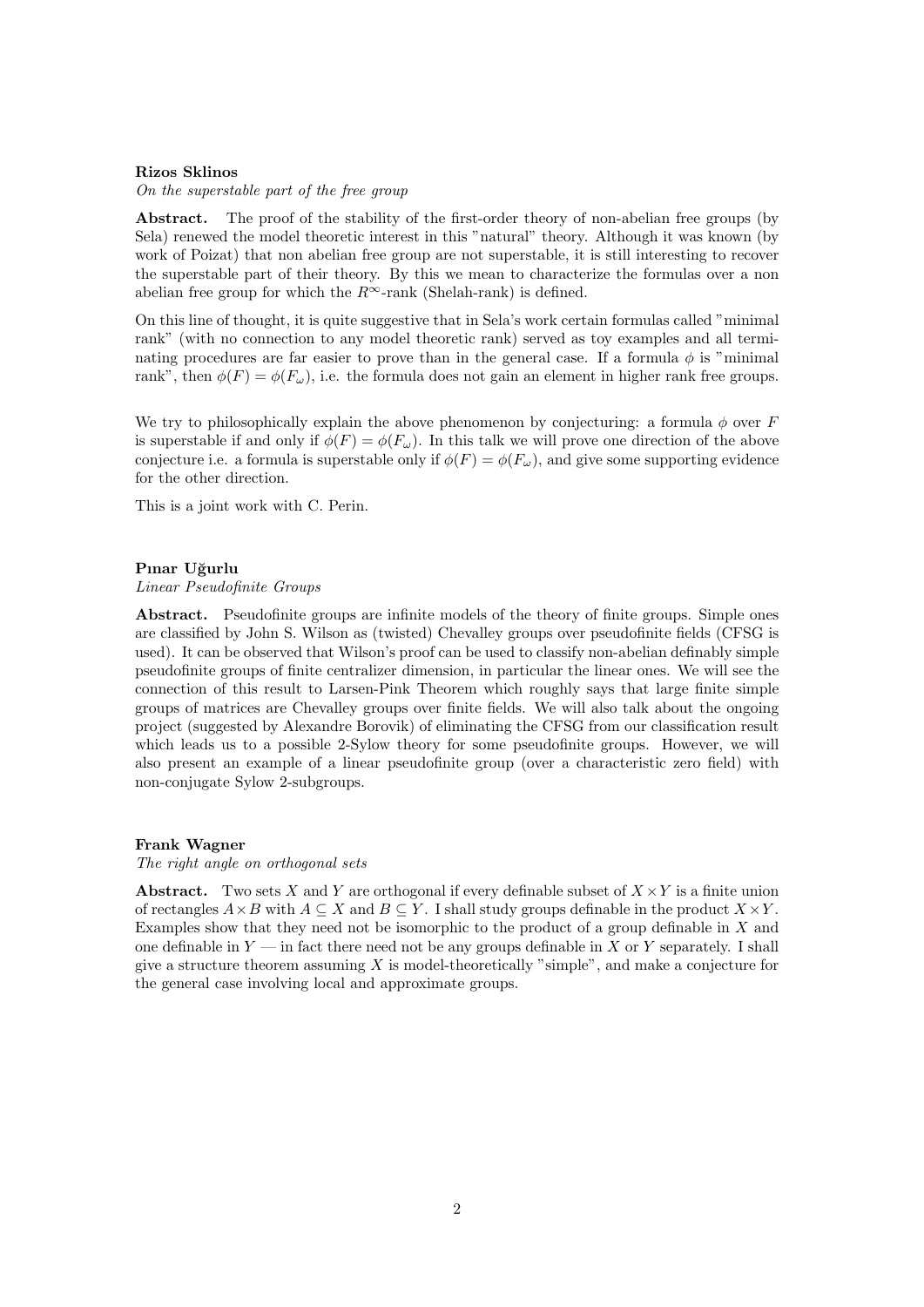## **Joshua Wiscons**

*Generically n-transitive permutation groups*

**Abstract.** The last decade witnessed a substantial increase in the knowledge of groups of finite Morley rank (fMr) with the Algebraicity Conjecture being, for the most part, the guiding light. Of course, the conjecture, which posits that every simple group of fMr is an algebraic group over an algebraically closed field, is still wide open. However, the conjecture has been settled for groups of so-called even and mixed types, and there is a substantial body of knowledge about groups of odd type. With these partial classification results and general structure theory in hand, Borovik and Cherlin initiated a very broad study of permutation groups of fMr. Their 2009 paper not only well illustrates the type of general results we are currently capable of, but, perhaps more importantly, it lays out a wealth of problems to guide the subject in the future.

This talk will introduce the audience to permutation groups of fMr with a focus on those which are generically *n*-transitive, that is, those for which the group has a "large" orbit on the *n*th cartesian power of the set. Natural examples of such permutation groups arise in the classical groups, and we will present a handful of these. In addition to providing some background, the goals will be to highlight work in progress and open questions.

# Sükrü Yalçınkaya

*Black box groups*

**Abstract.** Black box groups are introduced as an idealized setting for randomised algorithms for solving permutation and matrix group problems in computational group theory. A *black box group G* is a finite group whose elements are encoded as 0-1 strings of uniform length and the group operations are performed by an oracle ('black box'). Given strings representing  $g, h \in G$ , the black box can compute the strings representing  $g \cdot h$ ,  $g^{-1}$  and decide whether  $g = h$ . In this context, a natural task is to find a probabilistic algorithm which determines the isomorphism type of a group within given (arbitrarily small) probability of error. More desirable algorithms, called *constructive recognition algorithms*, are the ones producing an isomorphism between a black box copy of a finite group and its natural copy.

A simple observation on the recognition algorithms in black box group theory is that procedures are based on checking whether some first order formulae satisfied by the given black box group. I will focus on this observation and discuss constructive recognition of black box groups of Lie type. Along the way, I will explain how we define a standard Frobenius automorphism in a black box group isomorphic to  $(P)SL(2,q)$  and construct (or interpret) of a black box field in black box groups using only black box group operations. If time permits, I will talk about the interpretation of inverse transpose map and graph automorphisms, and the corresponding constructions in the black box groups of Lie type.

This is a joint work with Alexandre Borovik.